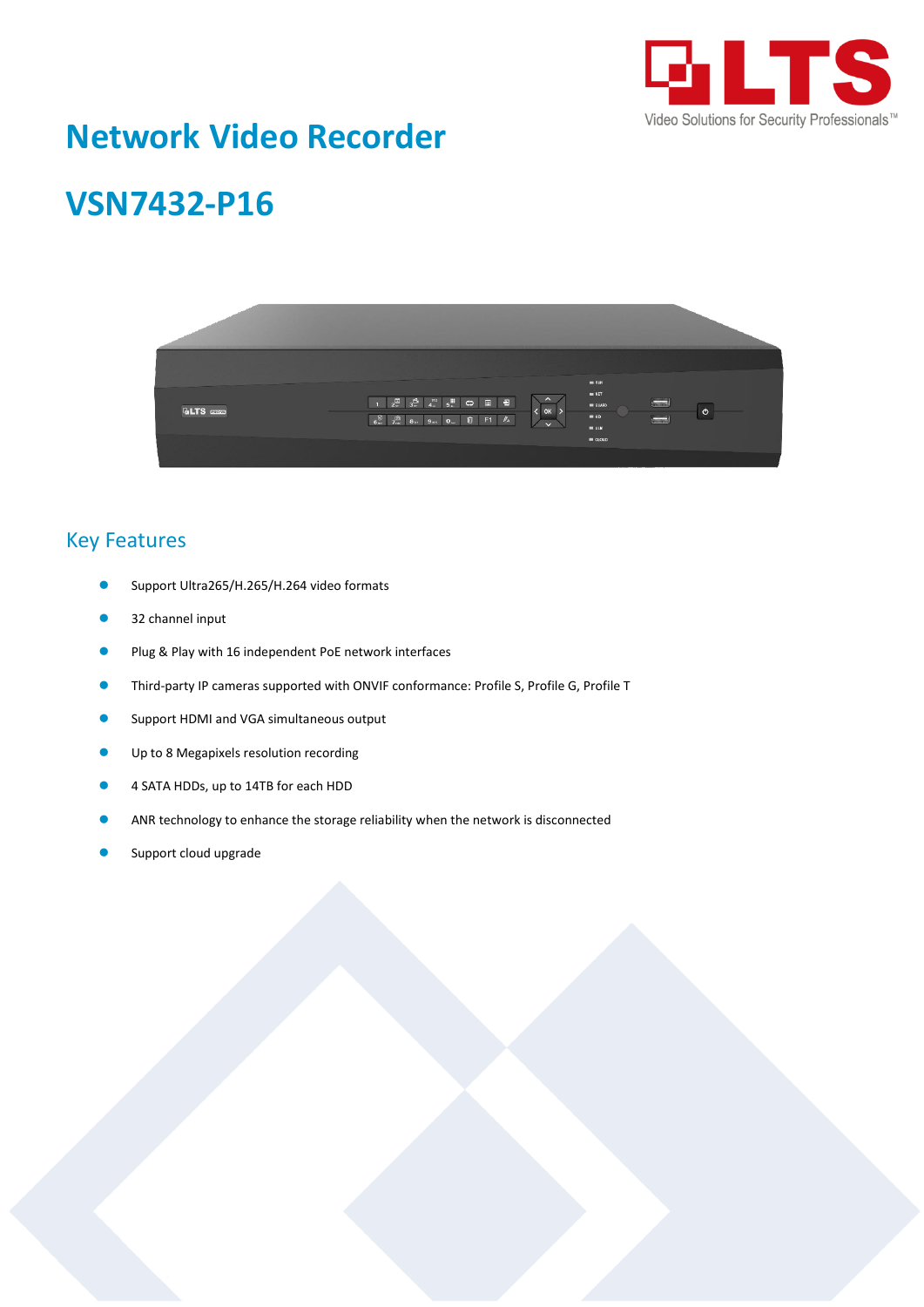

## Specifications

| <b>Model</b>                | <b>VSN7432-P16</b>                                                                                                                                                                            |
|-----------------------------|-----------------------------------------------------------------------------------------------------------------------------------------------------------------------------------------------|
| Video/Audio Input           |                                                                                                                                                                                               |
| IP Video Input              | $32$ -ch                                                                                                                                                                                      |
| Two-way Audio Input         | 1-ch, RCA                                                                                                                                                                                     |
| <b>Network</b>              |                                                                                                                                                                                               |
| Incoming Bandwidth          | 160Mbps                                                                                                                                                                                       |
| <b>Outgoing Bandwidth</b>   | 64Mbps                                                                                                                                                                                        |
| <b>Remote Users</b>         | 128                                                                                                                                                                                           |
| Protocols                   | P2P, UPnP, NTP, DHCP, PPPoE                                                                                                                                                                   |
| Video/Audio Output          |                                                                                                                                                                                               |
| HDMI/VGA Output             | HDMI:<br>4K (3840x2160@30), 1920X1080@60, 1920X1080@50, 1600X1200@60, 1280X1024@60, 1280X720@60,<br>1024X768@60<br>VGA:<br>1920X1080@60, 1920X1080@50, 1280X1024@60, 1280X720@60, 1024X768@60 |
| <b>Recording Resolution</b> | 8MP/6MP/5MP/4MP/3MP/1080p/960p/720p/D1/2CIF/CIF                                                                                                                                               |
| Audio Output                | 1-ch, RCA                                                                                                                                                                                     |
| Synchronous Playback        | $16$ -ch                                                                                                                                                                                      |
| Corridor Mode Screen        | 3/4/5/7/9/10/12/16                                                                                                                                                                            |
| <b>Decoding</b>             |                                                                                                                                                                                               |
| Decoding format             | Ultra265/H.265/H.264                                                                                                                                                                          |
| Live view/Playback          | 8MP/6MP/5MP/4MP/3MP/1080p/960p/720p/D1/2CIF/CIF                                                                                                                                               |
| Capability                  | 2 x 4K@30, 4x 4MP@30, 5 x 3MP@30, 8 x 1080P @30, 16 x 720P@30                                                                                                                                 |
| <b>Hard Disk</b>            |                                                                                                                                                                                               |
| SATA                        | 4 SATA interfaces                                                                                                                                                                             |
| Capacity                    | Up to 14TB for each disk                                                                                                                                                                      |
| <b>External Interface</b>   |                                                                                                                                                                                               |
| Network Interface           | 1 RJ-45 10M/100M/1000M self-adaptive Ethernet Interface                                                                                                                                       |
| <b>USB Interface</b>        | Front panel: 1 x USB2.0, Rear panel: 1 x USB3.0                                                                                                                                               |
| Serial Interface            | 1 x RS485                                                                                                                                                                                     |
| Alarm In                    | $16$ -ch                                                                                                                                                                                      |
| Alarm Out                   | 4-ch                                                                                                                                                                                          |
| PoE                         |                                                                                                                                                                                               |
| Interface                   | 16 independent 100Mbps PoE network interfaces                                                                                                                                                 |
| Max Power                   | Max 30W for single port<br>Max 240W in total                                                                                                                                                  |
| Supported Standard          | IEEE 802.3af/at                                                                                                                                                                               |
| General                     |                                                                                                                                                                                               |
| <b>Power Supply</b>         | 100 ~ 240 V AC<br>Power Consumption: ≤15W(without HDD)                                                                                                                                        |
| <b>Working Environment</b>  | -10°C~+ 55°C (+14°F~+131°F), Humidity ≤ 90% RH (non-condensing)                                                                                                                               |
| Dimensions (WxDxH)          | 400mm ×362mm × 74mm (15.7" × 14.2" × 2.9")                                                                                                                                                    |
| Weight (without HDD)        | ≤5kg (5.29lb)                                                                                                                                                                                 |